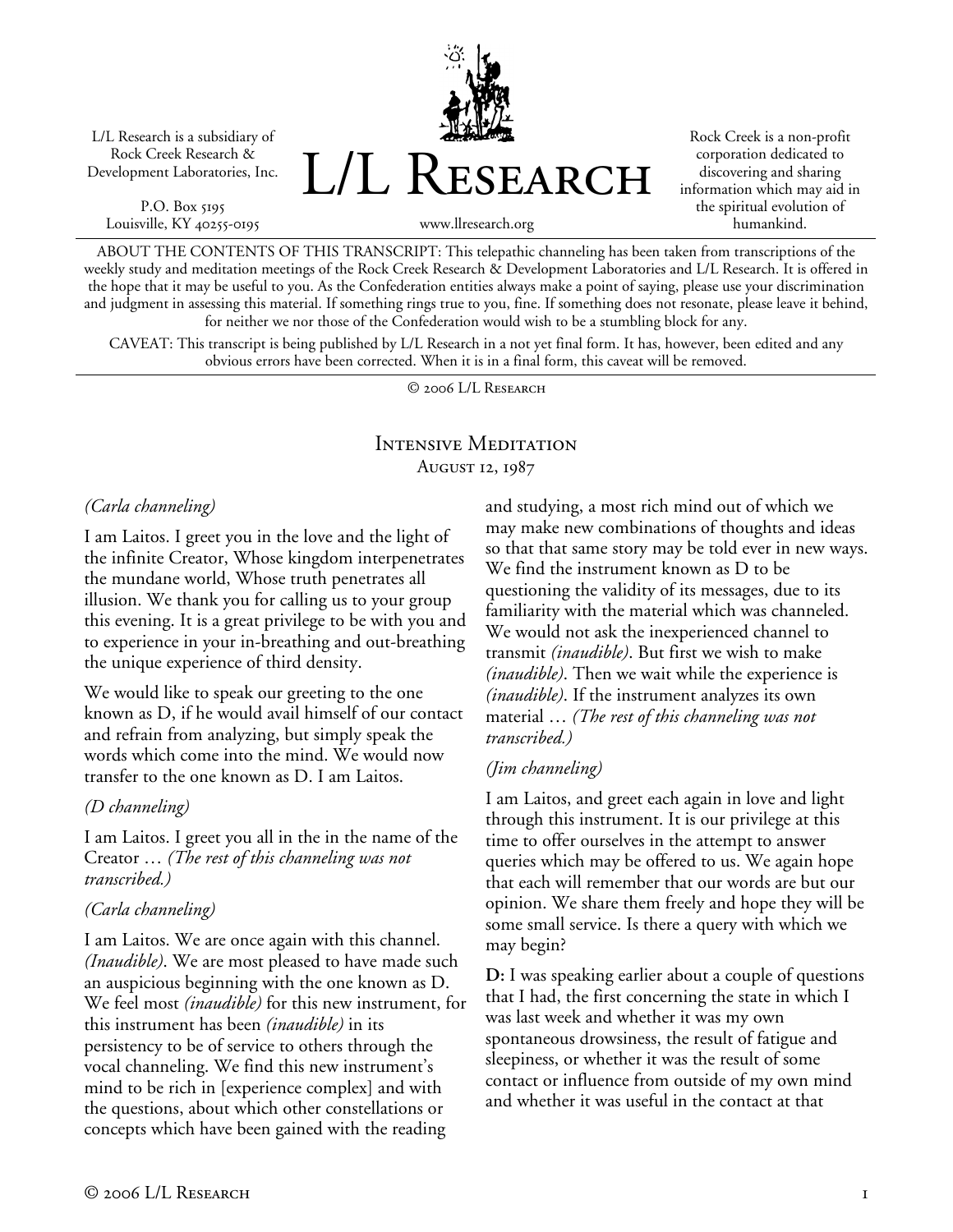particular time or only to be avoided. Can you help me understand that?

I am Laitos, and the level of fatigue which you experienced at our previous working was not a product of the working itself, but of your normal round of activities. That was somewhat expanded and the body's response therefore was to approach the levels that you associated with the beginning of the sleep process. We might suggest that the most efficacious of level of consciousness for this particular kind of transmission of thought concept is that in which the mind is alert and the body as relaxed as is comfortably possible. The mind needs a kind of flexible perception that is at once sharp or acute and yet pliable, so that the one serving as instrument might become aware of thoughts and while speaking these thoughts be able to allow further thought [to] enter the mind complex.

May we speak further, my brother?

**D:** No, thank you, not on that. I'm left wondering somewhat by this channeling a few minutes ago [about] a number of questions, and yet I know it can be over-analyzed, and feel that perhaps its better not to beat it to death. But any further comments that you would volunteer, though I know that's not your usual approach, I'd appreciate.

I am Laitos, and as we mentioned previously, we are most happy with the progress which you have shown this evening. It is what we would call a major breakthrough in your particular experience as a new instrument. The beginning of the contact is that which is oftentimes the greatest hurdle for any instrument, for it is the first thought of the new instrument that it is making up the progress and manufacturing the speaking that occurs. We encourage each new instrument to simply allow the process to begin, to partake as one who does not give over-concern to the process while it is ongoing, and only afterward seek to understand the mechanics, shall we say.

Thus, in the experience of this evening your channeling was of a degree which we find quite acceptable in the ratio of our contact and the utilization of concepts familiar to your own experience. We make the simple suggestion to continue with this process and keep those thoughts which you become aware of as the contact is transferred to your instrument. Each session we shall attempt to seek either in a lengthier fashion or in a

fashion which is qualitatively different in some manner or use a combination of these techniques by which the new instrument may be exercised and confidence gained.

May we speak further my brother?

**D:** At a certain point I felt a *(inaudible)* that seemed to draw back to cut myself off and feel the need for feedback at that point. I guess I felt like I was wandering down a path and I wasn't sure I was wandering by myself, but I seemed to reach a point where I was unwilling to go further. Was I perceiving only my own concern, or was it my interpretation of your own completion of the message?

I am Laitos, and we found within the channeled experience that there was a momentary digression which was, however, accompanied by our contact, and the digression, which is a normal portion of the training of a new instrument, was then utilized by us for the continued energizing of the channel contact. Your perception, therefore, was partially correct, but we may assure you that such digressions are to be utilized by both the instrument and the contact as the new instrument gains in confidence. Therefore, we suggest the putting away of the worry and the simple continuing of the contact and the challenging process.

May we speak further, my brother?

**D:** No, thank you.

*(The sound of many sirens is heard.)* 

**Carla:** I'd like to ask a question—and it's not "What's on fire?" I gave R about an hour and a half of advice today. Would have given her more, except the tape ran out …

# *(Side one of tape ends.)*

**Carla:** … and there was something that I was, after I gave the advice, questioning my own tact and good sense in giving it. R's channel gives her very jargonish language— "The unfoldment of the evolvement of the beautifulment of humanment" you know, that kind of thing, with some "indeeds" in there. And I feel that she's heard this kind of fakey language from channels that are famous right now, like Mafu, that used the device. Also, she uses the device of the second person singular intimate, "thee, thou and thine," although almost never getting it right. So I suggested to her that she learn the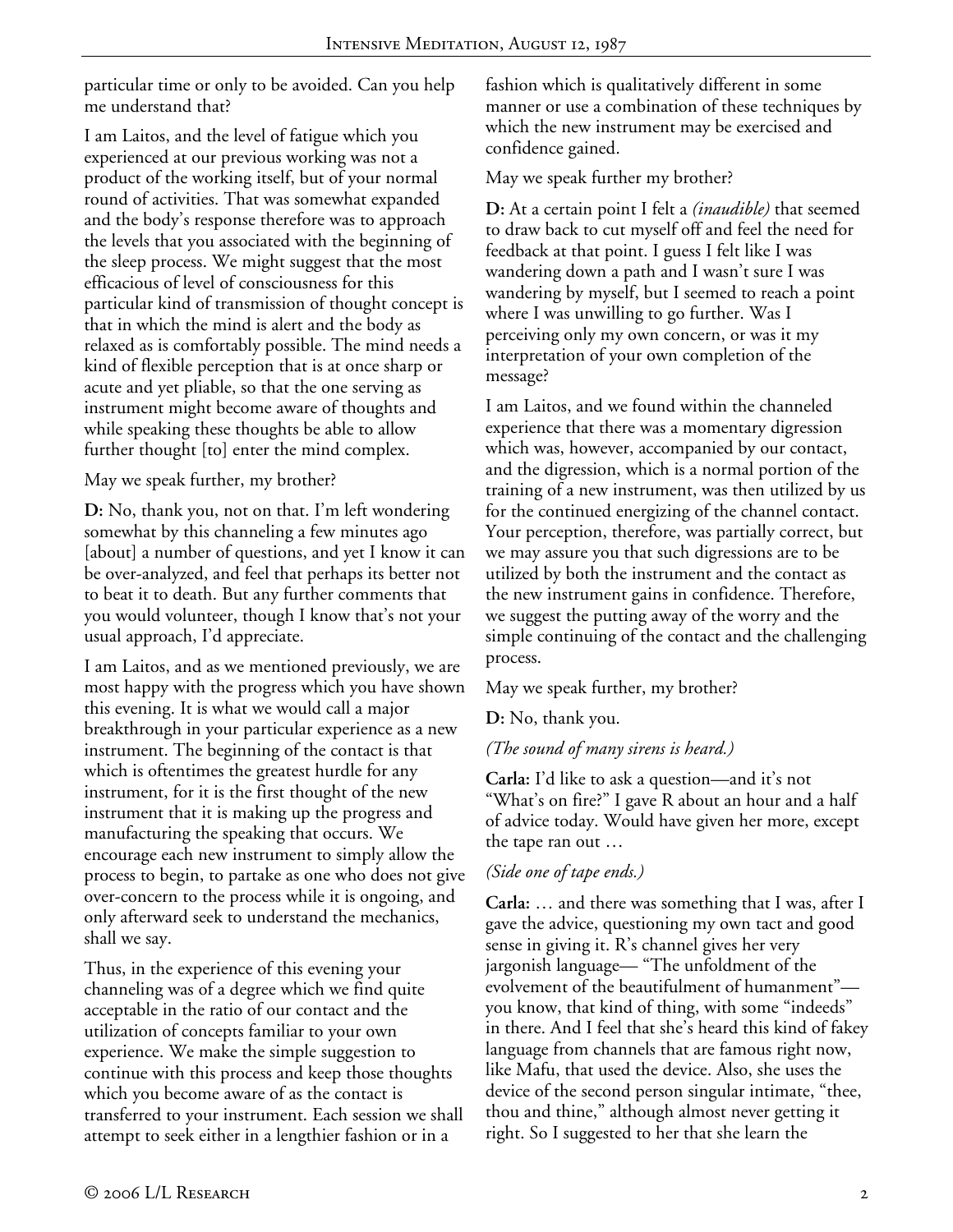declension of thee and thou and thy and thine and how to use them, and give some thought to asking her contact to use "unfolding" instead of "unfoldment" when, for words like that which are just made-up words, that are not true words in the sense of being in the dictionary. I even saw "initiationment" at one point, really jargon.

After I wrapped the tape up, I suddenly realized that what I might be doing was interfering with her ability to channel at all, by interfering with the language. She has a strong contact; she's a natural medium; she's got a good channel, but I don't want to give her a stumbling block. What I did was I advised her to ask her contact to clean up the language. Is that good advice, or should I write and retract it?

I am Laitos, and, my sister, that we find that in this query we must be aware of the line across which is an infringement of your own free will if we should step too far in our response. The attempt to be of service empowered by the desire to serve is that which is of the moment the finest offering which one can make. When this attempt is made and given with a full and whole heart, then one has done the best that one can do. This is to be applauded in any entity and any effort. We know that your doubts are also grounded in the desire to be of the most service possible. However, we do not wish to guide your thoughts or actions to the point of making the decision for you as to the full nature of your response to the one known as R. Therefore, we may only suggest that the response which finds the blend of the honesty and truthfulness of wisdom with the nurturing of compassion be that which forms the parameters of your final response to this entity.

May we speak further, my sister?

**Carla:** Let me ask the question in a different way. I feel you can give me information of which I would like to know, regardless of what I do about R. When you are working with an instrument such as I, or D or Jim, if I requested the "thee" and "thou" in the transmission, would you then offer such? Or would you find it difficult to have any limits put on your transmission?

I am Laitos. It is the duty of any instrument, new or experienced, to hone itself in those basic tools which aid in the functioning of the instrument such as the ability to utilize the language which is unfamiliar to the instrument. It is well for an instrument to

prepare itself for a means of communication which will allow that communication to proceed in the most understandable and efficient manner. Thus, if it would be the desire of an instrument to effect a certain type of phraseology, it would be necessary, then, for that instrument to not only request that such be utilized by its contact, but that it familiarize itself with the correct usage.

The requests of this nature by instruments are few and are frequently acceptable to the contact as long as the requests are not of a nature which tends to focus more upon the contact or the instrument rather than the message.

May we speak further, my sister?

**Carla:** No, thank you, Laitos, that was very good. I feel that I know more now, and I really appreciate that.

I am Laitos, and we thank you, my sister. Is there another query?

**D:** I wonder if you would feel that there is any specific homework task that I could work on between now and the next time that I am here with you that would be helpful to firming the contact or trying to facilitate the channeling?

In addition to the regularized periods of meditation, the exercise which was given at our last working is that which we feel might yet be of assistance in maintaining the growing flexibility of your newly developing instrument.

May we speak further, my brother?

**D:** *(Inaudible)*.

I am Laitos, and we thank you once again. Is there another query?

**Carla:** I'd like to ask a question about challenging. It seems to me when one challenges, when a request is made that the entity be of God, that is not sufficient to challenge a negative entity, since negative and positive entities are equally of God. It seems to me that there would have to be a specific or service-toothers orientation stated in the challenging statement. Is this accurate?

I am Laitos, and this is correct, my sister. May we speak further?

**Carla:** *(Inaudible)*.